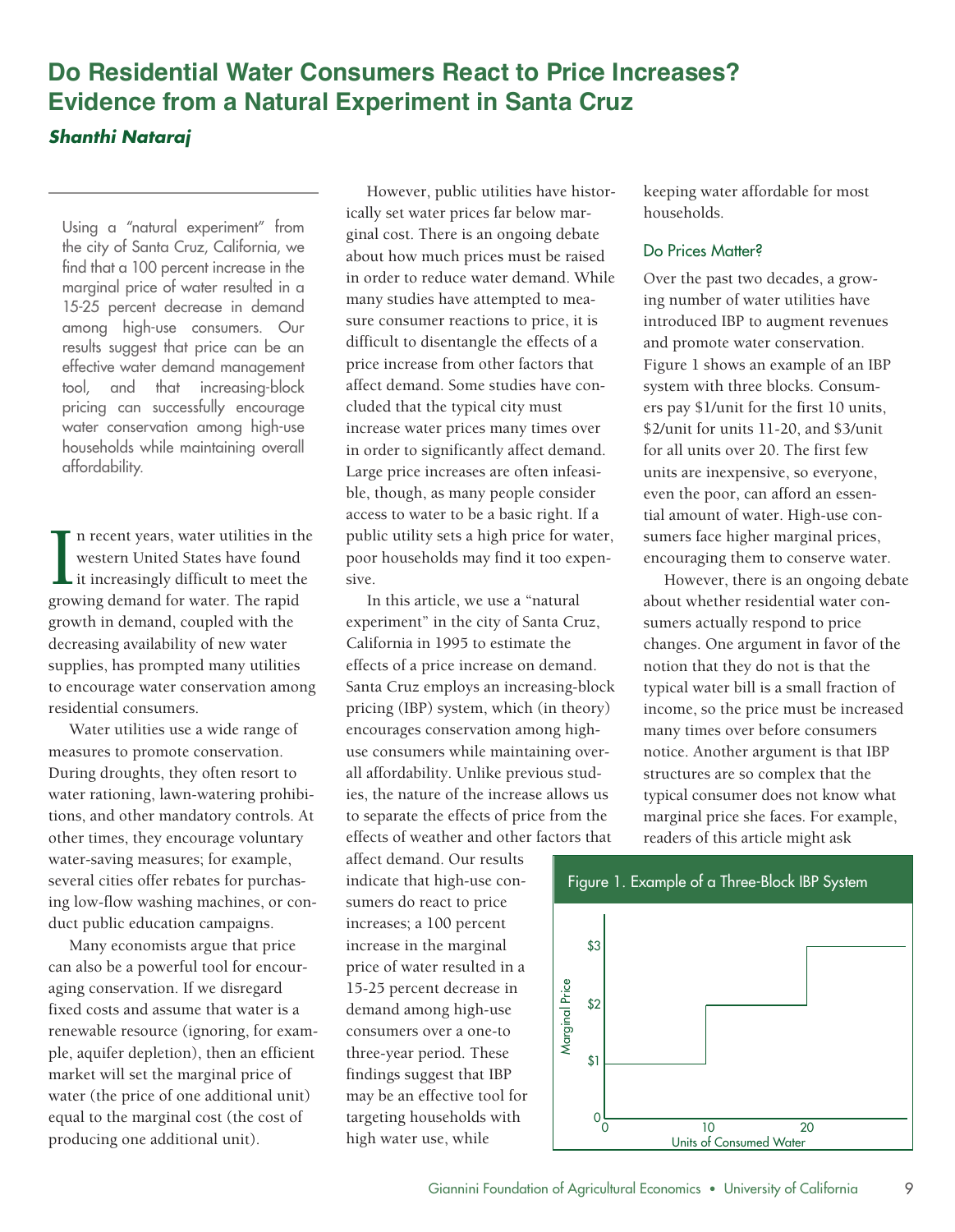



 themselves whether they consider their water pricing structures when deciding how often to water their lawns.

 To gain information about this issue, numerous studies have estimated how much a change in the price of water will affect the demand for water (the price elasticity). Unfortunately, it is difficult to get a "clean" estimate of the elasticity because many factors, other than price, affect demand. Studies that rely on price variation across cities often fail to account for why different cities set dif- ferent prices. For example, if Tucson is more prone to water shortages than Phoenix, it may set a higher water price and its consumers may be more conser- vation-oriented. The lower demand in Tucson may be due not only to higher prices, but also to conservation mea- sures practiced by its citizens. Longitu- dinal studies (those that consider price changes over time) can avoid this prob- lem, but often fail to control for other factors that change concurrently with prices. Many significant price changes occur during droughts, when non-price policies, such as rationing and conserva- tion education efforts, are also introduced.

# A Natural Experiment

 To determine how people react to price, we would ideally conduct a "controlled experiment" by randomly assigning

 high prices to some people (the and low prices to others (the and then measuring water use in the two groups. Since no water utility is known to have randomly assigned prices to its customers, we use a change in the IBP structure "treatment" group) "control" group),

 in Santa Cruz, California as a "natural experiment." Although prices were not randomly assigned, the nature of the change provides us with comparable treatment and control groups.

 Prior to 1995, Santa Cruz consumers faced a low marginal price for units one through eight (Block 1), and a higher marginal price for units nine and above (Block 2). In the summer of 1995, the city introduced Block 3, beginning at 40 units, with the Block 3 price set at approximately twice the Block 2 price.

 We assign households to treatment and control groups based on their his- torical consumption (over 40 units and under 40 units, respectively). In the summer of 1995, the treatment group suddenly faced a 100 percent marginal price increase, while the control group faced a price increase of a few cents.

 However, we cannot simply compare the treatment and control groups, because the two groups differ on the basis of characteristics that affect water use. For example, previous studies sug- gest that outdoor water use is one of the most important drivers of residential water demand; consumers with large yards consume much more water than consumers with small yards.

 Figure 2 illustrates this relationship in Santa Cruz with a plot of housing density against summer 1994 water use (i.e., water use prior to the price

 change). Housing density is a "proxy" for lot size; we expect consumers with lower housing density to have larger houses/yards. The vertical line at 40 units on Figure 2 divides control house- holds (to the left) from treatment house- holds (to the right). Control households have higher housing density than treat- ment households; therefore, the two groups may not be comparable.

 To overcome this dissimilarity between treatment and control house- holds, we employ a "regression disconti- nuity" (RD) approach that exploits the sharp difference in marginal price for households that consumed just below and just above the 40-unit "discontinu- ity." As shown on Figure 2, households that consumed 70 units of water in the summer of 1994 had much lower hous- ing density (larger yards) than those that consumed ten units. However, households that consumed 45 units had similar housing density (yard size) as those that consumed 35 units. Control and treatment households near the dis- continuity are also similar in terms of eight other characteristics that affect water use (income, number of residents, number of rooms, number of bedrooms, resident age, house age, population den- sity, and home ownership). While these households are not exactly alike, they are as similar as we might hope for in the absence of a controlled experiment. Therefore, we can estimate price elastic- ity by comparing water use for the treat- ment and control households near the discontinuity. We use a "difference-in- differences" approach, which compares the change in the treatment households' use, from 1994 to 1995, to the change in the control households' use over the same period.

 Table 1 presents the elasticity esti- mates over one-, two-, and three-year periods (1994-95, 1994-96, and 1994 97). The first column of results shows the price elasticity using all treatment and control households. These results indicate that increasing the marginal